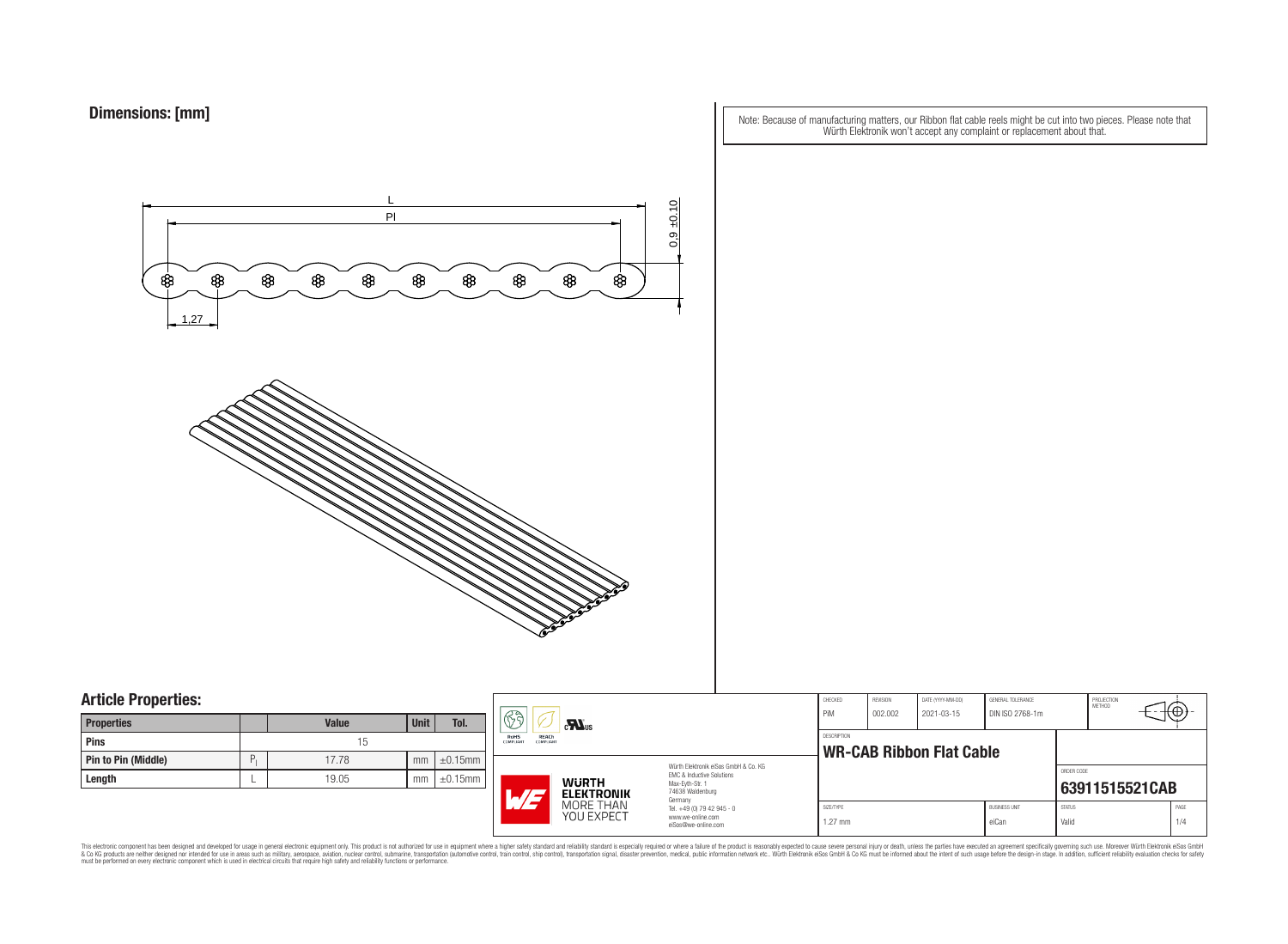## **Kind Properties:**

| <b>Properties</b> | <b>Value</b>                     | $11 - 14$<br>vm |
|-------------------|----------------------------------|-----------------|
| <b>Pitch</b>      | $\sim$<br>$\cdot$ $\sim$ $\cdot$ | mm              |

## **Material Properties:**

| <b>Insulator Material</b> | <b>PVC</b>                             |  |  |  |  |  |
|---------------------------|----------------------------------------|--|--|--|--|--|
| <b>Insulator Color</b>    | Grey with Red Marking on 1st Conductor |  |  |  |  |  |
| <b>Conductor Material</b> | Copper                                 |  |  |  |  |  |
| <b>Conductor Plating</b>  | Tin                                    |  |  |  |  |  |

## **General Information:**

| Operating Temperature | $-25$ up to $+105$ °C |
|-----------------------|-----------------------|
| <b>Flame Test</b>     | W-1 IEC 332-1         |
| <b>Style</b>          | <b>UL 2651</b>        |

## **Electrical Properties:**

| <b>Properties</b>            |                           | <b>Test conditions</b> | <b>Value</b> | <b>Unit</b>    | Tol. |
|------------------------------|---------------------------|------------------------|--------------|----------------|------|
| <b>Rated Current</b>         | ΙŖ.                       |                        |              | Α              | max. |
| <b>Rated Voltage</b>         | $\mathrm{V}_{\mathrm{R}}$ |                        | 300          | V (RMS)        |      |
| <b>Withstanding Voltage</b>  |                           | min                    | 2000         | V(AC)          | min. |
| <b>Insulation Resistance</b> | $R_{ISO}$                 | Kilometer              | 100          | M <sub>0</sub> | min. |
| <b>Signal Delay</b>          |                           | Meter                  | 4.65         | ns             |      |
| <b>Conductor Resistance</b>  | R                         | Kilometer              | 237          | Ω              | max. |
| <b>Unbalanded Capacity</b>   |                           | Meter                  | 56           | pF             |      |
| <b>Unbalanced Impedance</b>  |                           |                        | 105          | Ω              |      |
| <b>Unbalanced Inductance</b> |                           | Meter                  | 1.45         | μH             |      |

## **Wire Properties:**

| Properties                         | <b>Valut</b>   | Unit |
|------------------------------------|----------------|------|
| <b>Stranded Wire Section (AWG)</b> | 28 (AWG)<br>∠∪ |      |

# **Wire Properties:**

| <b>Properties</b>                     | <b>Value</b>               | <b>Unit</b> |
|---------------------------------------|----------------------------|-------------|
| <b>Stranded Wire Section (Metric)</b> | $0.089$ (mm <sup>2</sup> ) |             |
| <b>Number of Strands</b>              |                            |             |
| <b>Diameter of single Strand</b>      | 0.13                       | mm          |

## **Certification:**

| <b>RoHS Approval</b>                                                                      | Compliant [2011/65/EU&2015/863]     |  |  |  |
|-------------------------------------------------------------------------------------------|-------------------------------------|--|--|--|
| <b>REACh Approval</b>                                                                     | Conform or declared [(EC)1907/2006] |  |  |  |
| cULus Approval                                                                            | E328849                             |  |  |  |
| UR AWM 2651 VW-1 105°C 300V 28 AWG WUERTH ELEKTRONIK 298 cUR AWM I A/B 105°C 300V FT1 FT2 |                                     |  |  |  |

## **Packaging Properties:**

| <i>n</i> anina<br>rackayıny | Bag |
|-----------------------------|-----|
| <b>Packaging Unit</b>       |     |

1 piece  $= 1$  Meter of cable

|  | 63<br>$c$ <b>N</b> <sub>us</sub><br>REACh<br>RoHS<br>COMPLIANT<br>COMPLIANT |                                                                                                              | CHECKED<br>PiM<br>DESCRIPTION                                                                            | REVISION<br>002.002    | DATE (YYYY-MM-DD)<br>2021-03-15 | GENERAL TOLERANCE<br>DIN ISO 2768-1m |                               | PROJECTION<br>METHOD   | ₩Φ∶            |             |
|--|-----------------------------------------------------------------------------|--------------------------------------------------------------------------------------------------------------|----------------------------------------------------------------------------------------------------------|------------------------|---------------------------------|--------------------------------------|-------------------------------|------------------------|----------------|-------------|
|  |                                                                             |                                                                                                              | <b>WR-CAB Ribbon Flat Cable</b>                                                                          |                        |                                 |                                      |                               |                        |                |             |
|  | $\overline{M}$                                                              | <b>WURTH</b><br><b>ELEKTRONIK</b>                                                                            | Würth Elektronik eiSos GmbH & Co. KG<br>EMC & Inductive Solutions<br>Max-Evth-Str. 1<br>74638 Waldenburg |                        |                                 |                                      |                               | ORDER CODE             | 63911515521CAB |             |
|  |                                                                             | Germany<br>MORE THAN<br>Tel. +49 (0) 79 42 945 - 0<br>YOU EXPECT<br>www.we-online.com<br>eiSos@we-online.com |                                                                                                          | SIZE/TYPE<br>$1.27$ mm |                                 |                                      | <b>BUSINESS UNIT</b><br>eiCan | <b>STATUS</b><br>Valid |                | PAGE<br>2/4 |

This electronic component has been designed and developed for usage in general electronic equipment only. This product is not authorized for subserved requipment where a higher selection equipment where a higher selection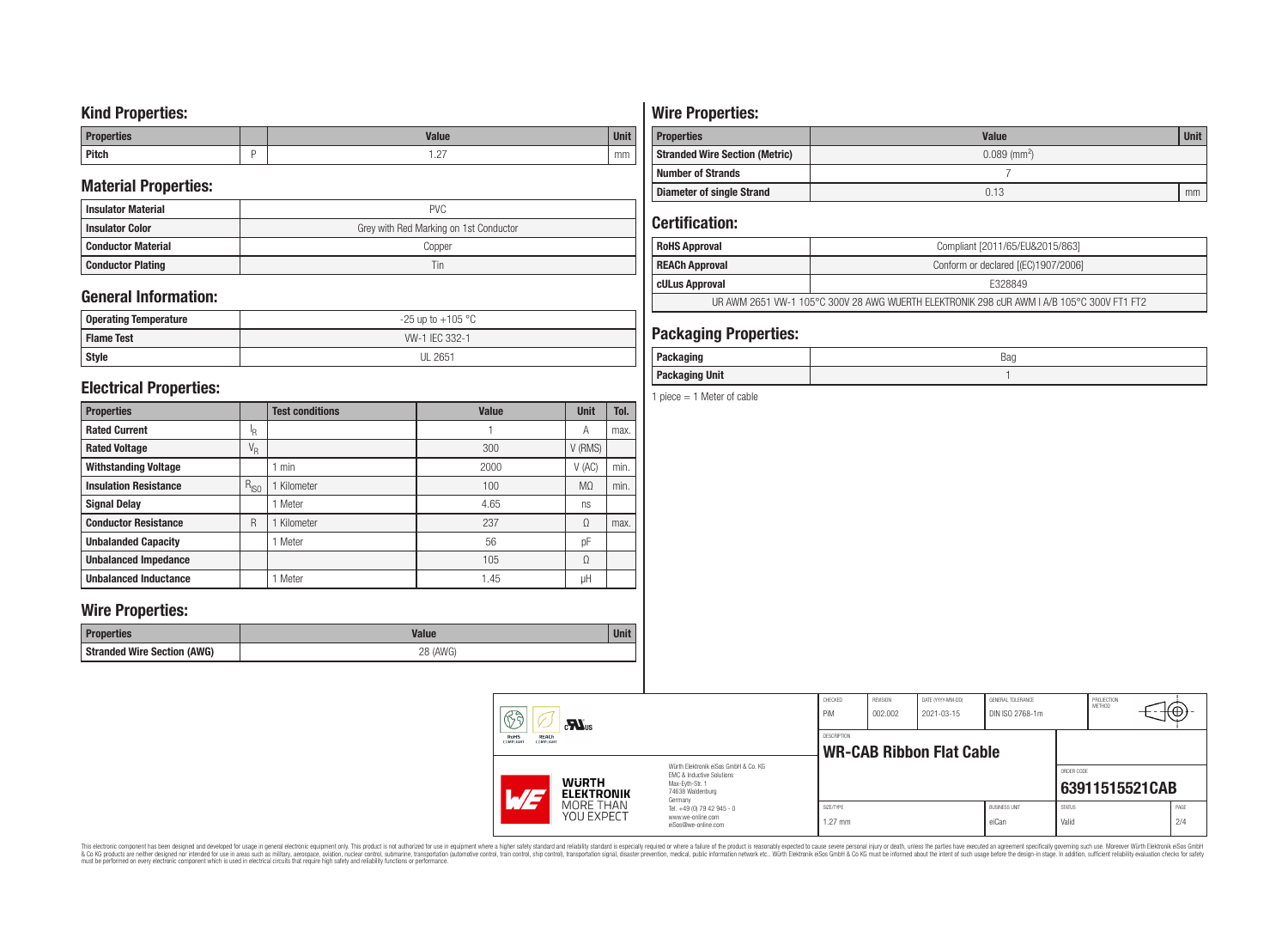## **Cautions and Warnings:**

### **The following conditions apply to all goods within the product series of the Connectors of Würth Elektronik eiSos GmbH & Co. KG:**

#### **General:**

- This mechanical component is designed and manufactured for use in general electronic equipment.
- Würth Elektronik must be asked for written approval (following the PPAP procedure) before incorporating the components into any equipment in fields such as military, aerospace, aviation, nuclear control, submarine, transportation (automotive control, train control, ship control), transportation signal, disaster prevention, medical, public information network, etc. where higher safety and reliability are especially required and/or if there is the possibility of direct damage or human injury.
- Mechanical components that will be used in safety-critical or high-reliability applications, should be pre-evaluated by the customer.
- The mechanical component is designed and manufactured to be used within the datasheet specified values. If the usage and operation conditions specified in the datasheet are not met, the component may be damaged or dissolved.
- Do not drop or impact the components, the component may be damaged.
- Prevent any damage or scratches on the component, especially on the actuator.
- Direct mechanical impact to the product shall be prevented (e.g overlapping of the PCB's).
- Würth Elektronik products are qualified according to international standards, which are listed in each product reliability report. Würth Elektronik does not warrant any customer qualified product characteristics beyond Würth Elektroniks' specifications, for its validity and sustainability over time.
- The responsibility for the applicability of the customer specific products and use in a particular customer design is always within the authority of the customer. All technical specifications for standard products do also apply to customer specific products.
- The mechanical component is designed to be used along with Würth Elektronik counterparts and tools. Würth Elektronik cannot ensure the reliability of these components while being used with other products.

#### **Product Specific:**

#### **Soldering:**

- The solder profile must comply with the technical product specifications. All other profiles will void the warranty.
- All other soldering methods are at the customers' own risk.

#### **Cleaning and Washing:**

- Washing agents used during the production to clean the customer application might damage or change the characteristics of the component, body, pins and termination. Washing agents may have a negative effect on the long-term functionality of the product.
- Using a brush during the cleaning process may deform function relevant areas. Therefore, we do not recommend using a brush during the PCB cleaning process.

#### **Potting and Coating:**

• If the product is potted in the customer application, the potting material might shrink or expand during and after hardening. Shrinking could lead to an incomplete seal, allowing contaminants into the components. Expansion could damage the components. We recommend a manual inspection after potting or coating to avoid these effects.

#### **Storage Conditions:**

- A storage of Würth Elektronik products for longer than 12 months is not recommended. Within other effects, the terminals may suffer degradation, resulting in bad solderability. Therefore, all products shall be used within the period of 12 months based on the day of shipment.
- Do not expose the components to direct sunlight.
- The storage conditions in the original packaging are defined according to DIN EN 61760-2.
- The storage conditions stated in the original packaging apply to the storage time and not to the transportation time of the components.

#### **Packaging:**

• The packaging specifications apply only to purchase orders comprising whole packaging units. If the ordered quantity exceeds or is lower than the specified packaging unit, packaging in accordance with the packaging specifications cannot be ensured.

#### **Handling:**

- Do not repeatedly operate the component with excessive force. It may damage or deform the component resulting in malfunction.
- In the case a product requires particular handling precautions, in addition to the general recommendations mentioned here before, these will appear on the product datasheet
- The temperature rise of the component must be taken into consideration. The operating temperature is comprised of ambient temperature and temperature rise of the component.The operating temperature of the component shall not exceed the maximum temperature specified.

These cautions and warnings comply with the state of the scientific and technical knowledge and are believed to be accurate and reliable. However, no responsibility is assumed for inaccuracies or incompleteness.

|                                                              | 63<br>$\mathbf{M}_{\text{us}}$                                                                                                                      |                                                       | CHECKED<br>PiM                                                         | <b>REVISION</b><br>002.002 | DATE (YYYY-MM-DD)<br>2021-03-15 | GENERAL TOLERANCE<br>DIN ISO 2768-1m |                               | PROJECTION<br><b>METHOD</b> | €⊕∶            |             |
|--------------------------------------------------------------|-----------------------------------------------------------------------------------------------------------------------------------------------------|-------------------------------------------------------|------------------------------------------------------------------------|----------------------------|---------------------------------|--------------------------------------|-------------------------------|-----------------------------|----------------|-------------|
| <b>RoHS</b><br><b>REACh</b><br><b>COMPLIANT</b><br>COMPLIANT |                                                                                                                                                     | <b>DESCRIPTION</b><br><b>WR-CAB Ribbon Flat Cable</b> |                                                                        |                            |                                 |                                      |                               |                             |                |             |
|                                                              | Würth Flektronik eiSos GmbH & Co. KG<br>EMC & Inductive Solutions<br><b>WURTH</b><br>Max-Evth-Str. 1<br>74638 Waldenburg<br>AT<br><b>ELEKTRONIK</b> |                                                       | Germany                                                                |                            |                                 |                                      |                               | ORDER CODE                  | 63911515521CAB |             |
|                                                              |                                                                                                                                                     | MORE THAN<br><b>YOU EXPECT</b>                        | Tel. +49 (0) 79 42 945 - 0<br>www.we-online.com<br>eiSos@we-online.com | SIZE/TYPE<br>$1.27$ mm     |                                 |                                      | <b>BUSINESS UNIT</b><br>eiCan | <b>STATUS</b><br>Valid      |                | PAGE<br>3/4 |

This electronic component has been designed and developed for usage in general electronic equipment only. This product is not authorized for use in equipment where a higher safety standard and reliability standard si espec & Ook product a label and the membed of the seasuch as marked and as which such a membed and the such assume that income in the seasuch and the simulation and the such assume that include to the such a membed and the such